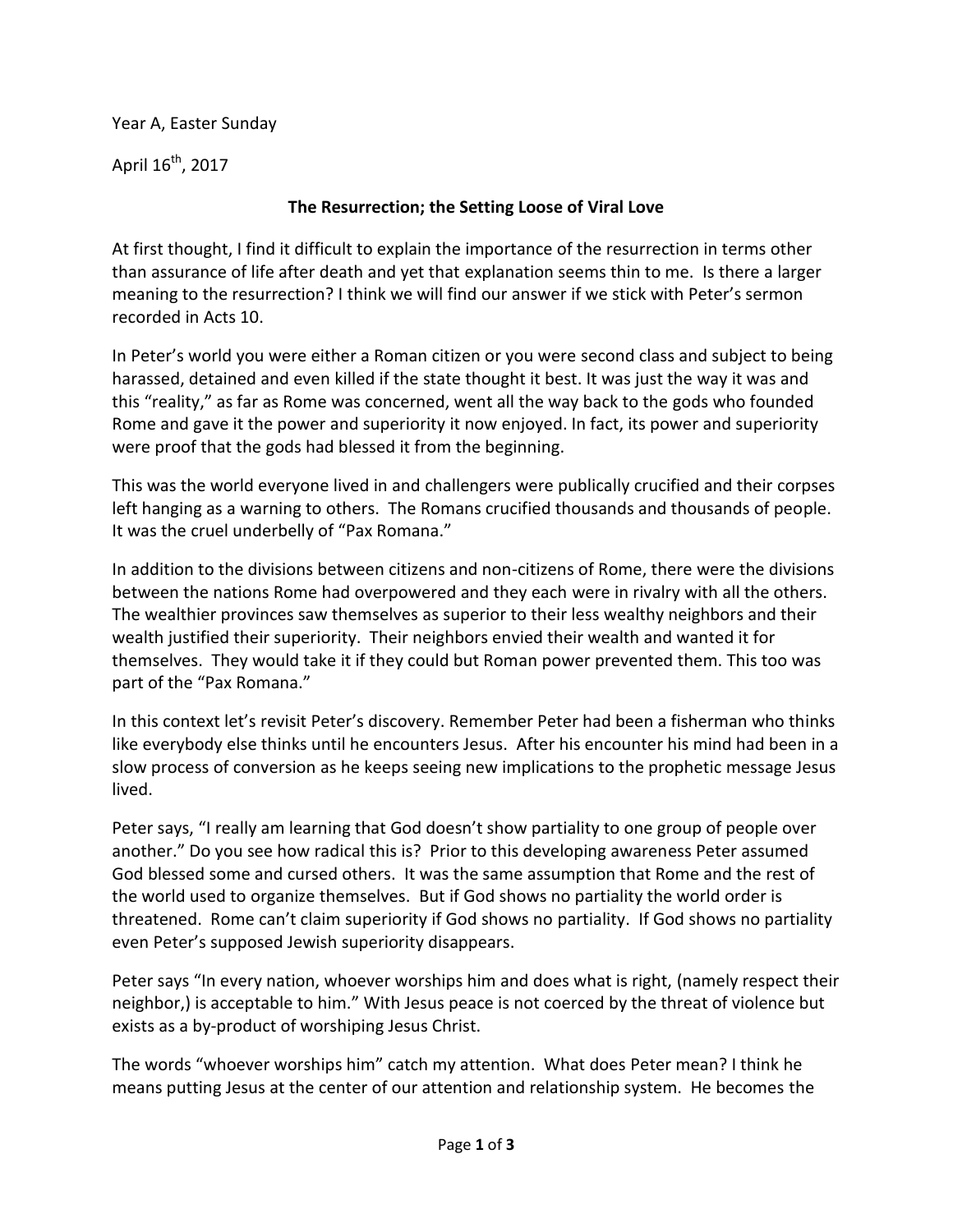hub through which every other relationship flows, even our closest ones. For example, with Jesus at the center of our identity we find ourselves open and wanting the best for the whole world. Instead of being solely citizens of the United States, defined by its agenda, we find ourselves citizens of the world at a deeper level. That's our identity but it's not the world's way and it wasn't the way of the world Peter was born into either. Peter is laying out an alternative to Rome and violence.

Peter then launches a review of events leading to Jesus' crucifixion and resurrection. It started in Galilee after his baptism by John. It continued as Jesus, "anointed with the Holy Spirit and endowed with power, traveled around Galilee doing good and healing everyone oppressed by the devil because God was with him."

This sentence enchants me. To be anointed by the Holy Spirit means being touched and filled with God's Spirit of non-rivalry and love. This has meaning particularly when we put it in contrast with our own spirits. We humans are caught in conflicts bred into us from the beginning of our lives; conflicts we are so used to, we don't even recognize them; we think of them as part of our personality. But what happens when the non-violent and non-rivalrous Jesus enters the tangle of conflicts we call ourselves? The oils of peace begin spreading and old points of tension dissipate. This effect is the power with which Jesus is endowed.

The power Jesus was given is the power to free us from bondage to the other. I believe we are far more connected to each other then we know. I believe we need connection and cannot live without it. But I also believe some of our connections, both current and past, are quite destructive. They keep us in bondage. Jesus wants to free us and give us new connections that nurture us and bring light to our world.

Jesus comes from a place of absolute health, no distortion, no guile, and no negative agenda. Inhabited by the Holy Spirit he is able to be solely for the other. Everyone he touches is made better by it.

When Peter speaks of "the devil" I think he is talking about the mechanism of transferring blame and responsibility from one person to another. Usually the problem moves from the powerful to the vulnerable so the vulnerable have to deal with it even though they didn't cause it. This little move sounds like the devil to me. The devil is not a being in competition with God but a human process of burden shifting. Those who wind up carrying the weight feel oppressed but often don't know where their oppression comes from.

When we are in this place of bondage it's easy to say there is something wrong with me. I guess I am just bad. I guess I am a depressed person or an alcoholic, or a person who is chronically ill. Maybe I have a bad personality; I can't love, it's my fault and I don't know how to fix it. These are the people Jesus healed because God was with him.

The truth is we are all, in varying measure, oppressed by "the devil" and each of us has done our share of oppressing. We do it automatically and chronically as our encounter with Jesus slowly changes us.